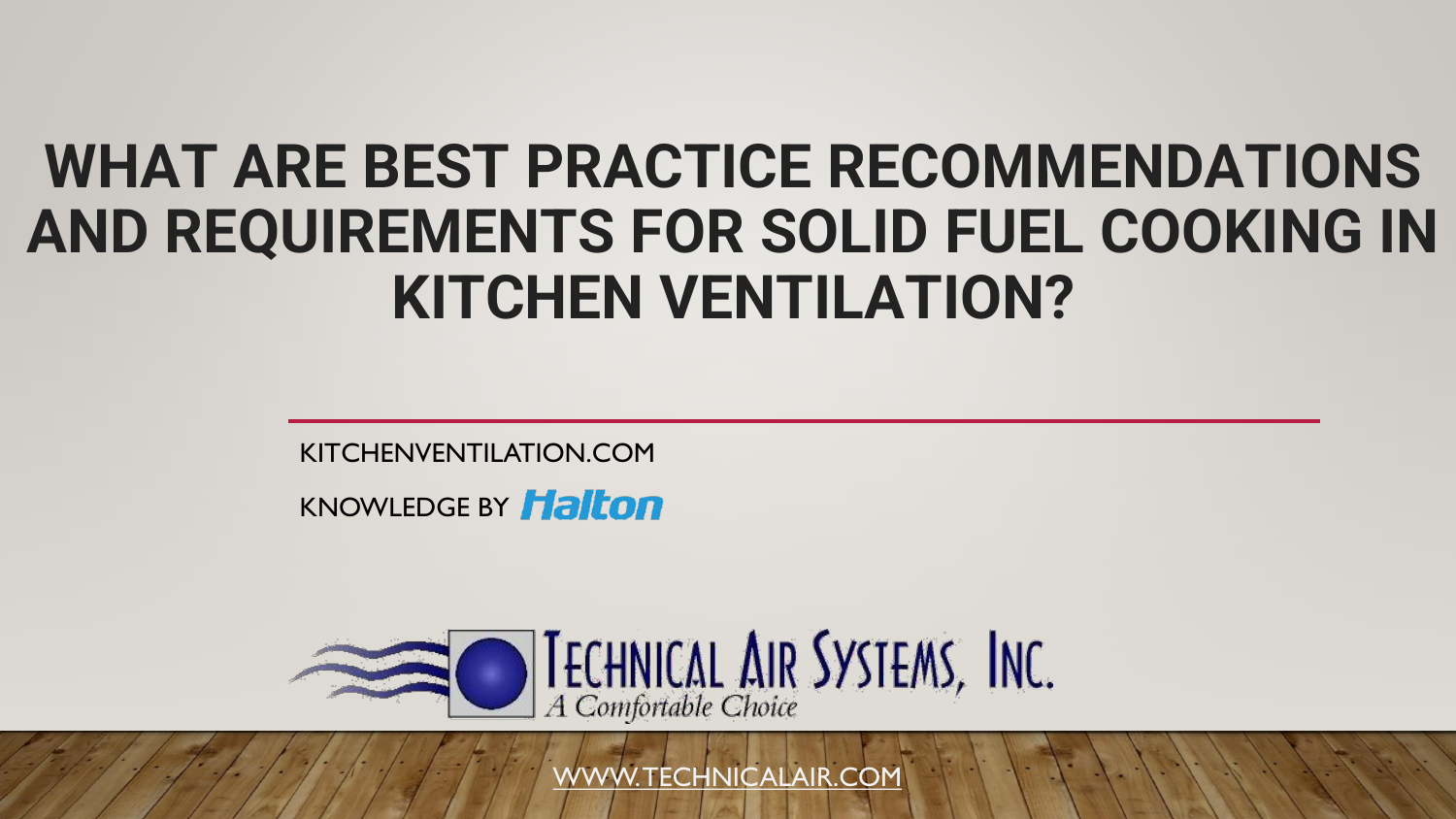# WHAT IS SOLID FUEL COOKING?

- Solid fuel cooking is defined by the IMC as "any bulk material such as hardwood, mesquite, charcoal or briquettes that is combusted to produce heat for cooking operations."
- Typically used to cook proteins (steaks, hamburgers, chicken, etc.)
- Effluent emitted from solid fuel applications include particulate matter and grease vapor
	- Additionally, the combustion of wood generates particulate matter, ash, embers, and smoke
- The category of solid fuel cooking falls under "extra heavy-duty".
- Unlike a typical type I hood, which can be combined on the same duct system within a hazard area, **solid fuel cooking must have its own duct system**. It can not be combined with any other duct system
	- See section 507.2.2 of the IMC for further details



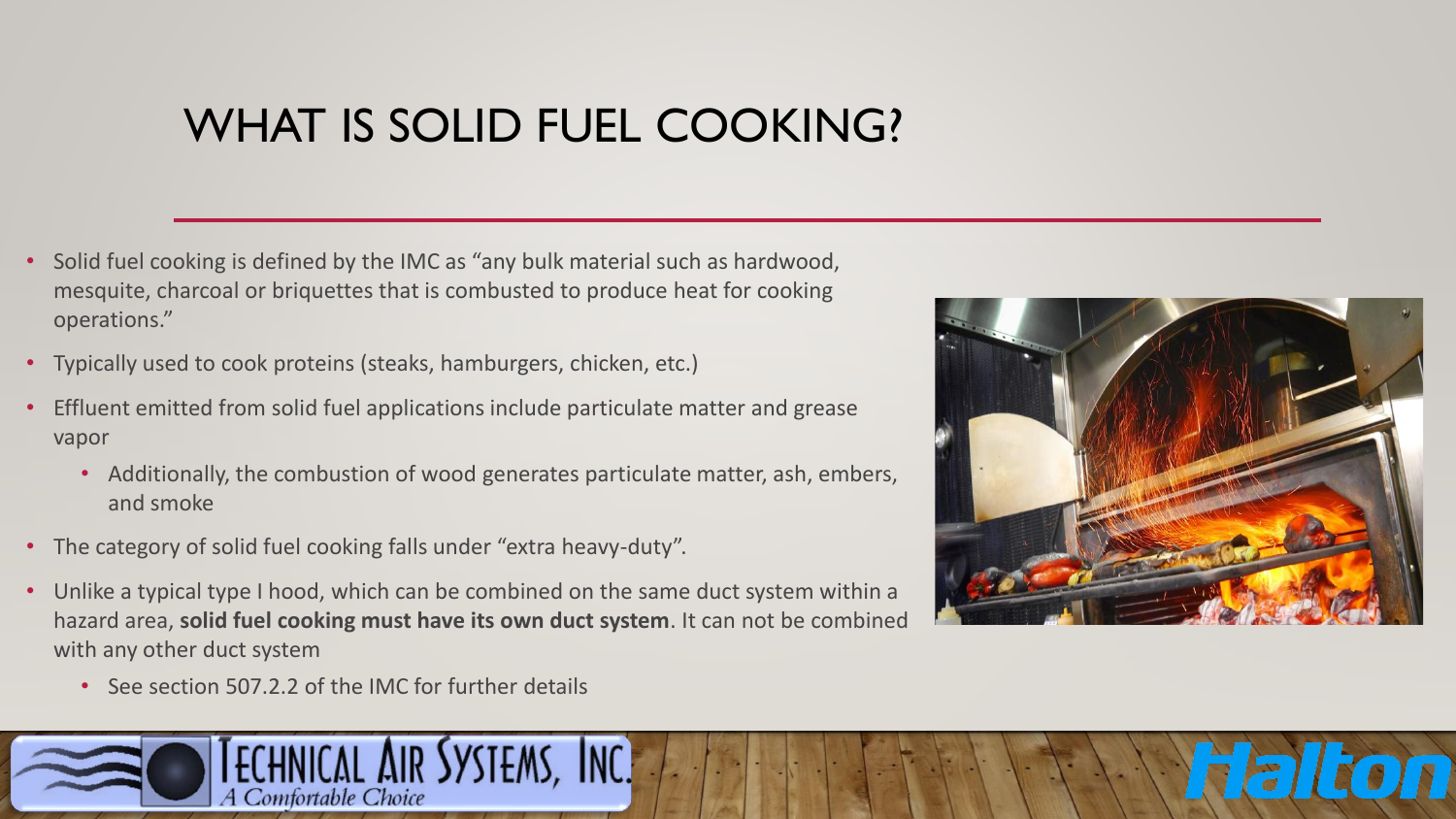# EXHAUST HOOD SELECTION FOR SOLID FUEL COOKING VENTILATION

- **A [continuous mist exhaust hood](https://www.halton.com/products/kve-cm-capture-jet-continuous-mist-exhaust-hood-na-en/) with high-efficiency grease extraction should be used**
- High-efficiency grease filters w/ spark arrestors provide grease extraction and some level of ember and ash protection as mandated by code
- Ash and embers that make it past the primary grease extractors then encounter continuous mist spray.
- The mist spray reduces sparks, embers, and ash that reach that section of the hood as well as reduces the temperature of the exhaust air stream which reduces the risk of duct fires
- The quantity of exhaust is greater than mixed lines because of the intensity of the heat and effluent generated. Attention should be made in determining the appropriate exhaust and make-up levels
- The listing for the exhaust hood is required to follow [U.L. 710](https://standardscatalog.ul.com/ProductDetail.aspx?productId=UL710) and be rated for "extra heavy-duty" or 700 degrees (solid fuel) and carry the label for the same



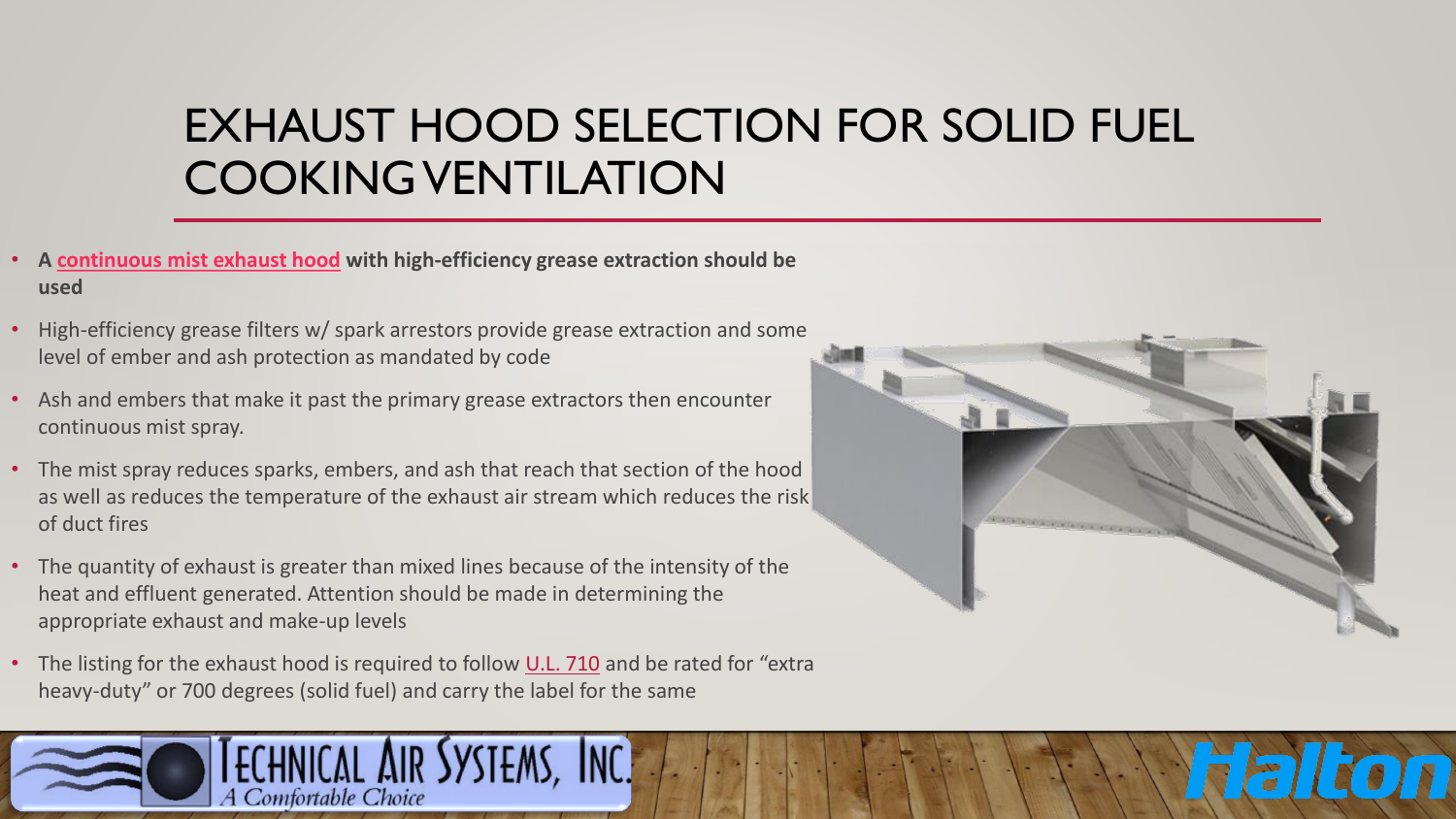### EXHAUST FANS FOR SOLID FUEL COOKING VENTILATION



A Comfortable Choice

- After the effluent leaves the hood it travels down the duct until it reaches its terminal point. A heavy-duty exhaust fan with the updated [U.L. 705](https://standardscatalog.ul.com/ProductDetail.aspx?productId=UL705) standard should be used
- Since the exhaust fan will see high temperatures, the motor should be isolated.
- In addition, the old UL762 has been merged into U.L. 705 (ULC S645) Standard for Power Roof Ventilators for Commercial and Institutional Kitchen Exhaust systems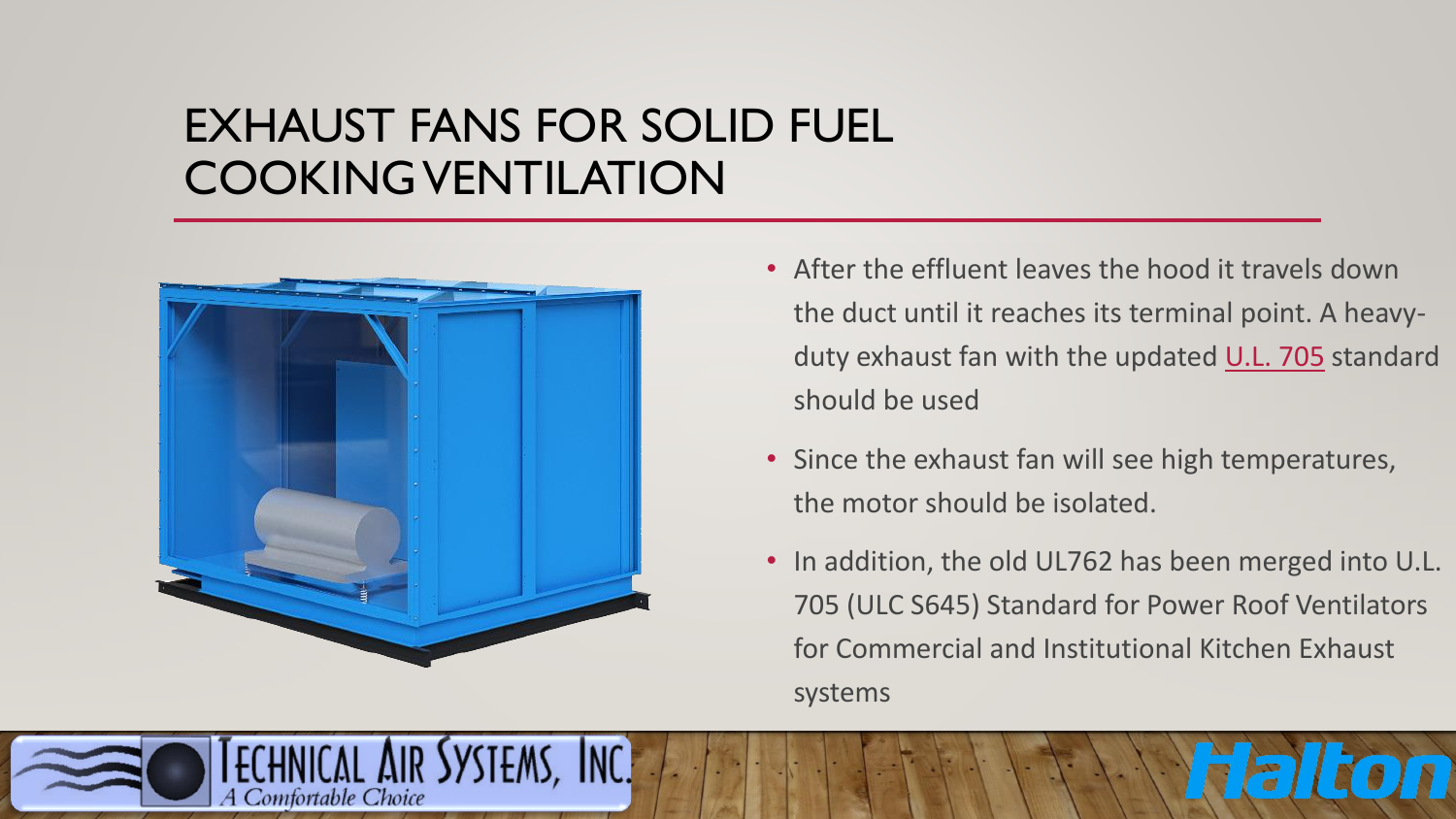# POLLUTION CONTROL UNITS FOR SOLID FUEL COOKING VENTILATION

- A [pollution control unit](http://www.technicalair.com/halton-pcu) (PCU) should take the place of an exhaust fan if the final grease, smoke, and odor removal are required and/or if the local municipal code requires it
- A double-pass (two-stage) electrostatic precipitator with nightly washdown systems should be used because they are cleaned of grease nightly which reduces the fire risk compared to a dry filter PCU in the event that sparks and embers do reach the PCU
	- Dry filter units will load relatively quickly with grease which can lead to higher maintenance costs and an additional fuel source in the case of duct fires
- For smoke elimination, a HEPA filter with a minimum efficiency of 99.97% at 0.3 microns should be used
- For optimal odor reduction, UV lamps in combination with 2-stage carbon panels consisting of 2-inch-thick carbon filters should be used



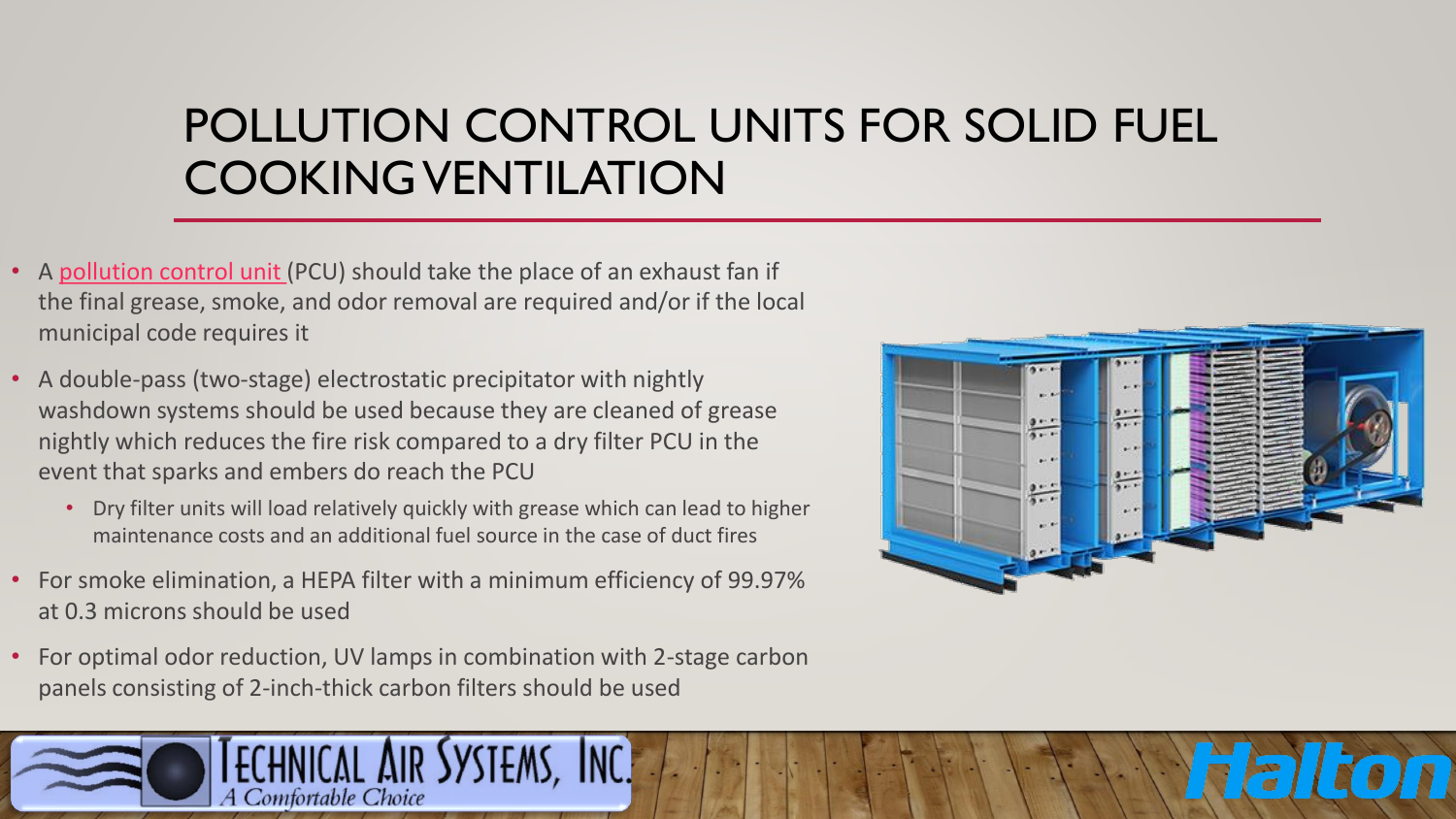# NOTES ON MAINTENANCE AND FIRE SAFETY FOR SOLID FUEL COOKING VENTILATION

- A solid fuel cooking exhaust system requires ongoing and regular maintenance
- The byproducts from solid fuel cooking will coat the exhaust duct and load the filters of the pollution control system (if so equipped)
- If you are contemplating such a system, make sure you take into account ongoing maintenance costs
- In addition, the ductwork should be inspected regularly to prevent a build-up of combustible materials
- Fire safety is the main concern for commercial cooking operations and it is even more acute for solid fuel. If properly maintained, the [risk can be mitigated](http://www.technicalair.com/)